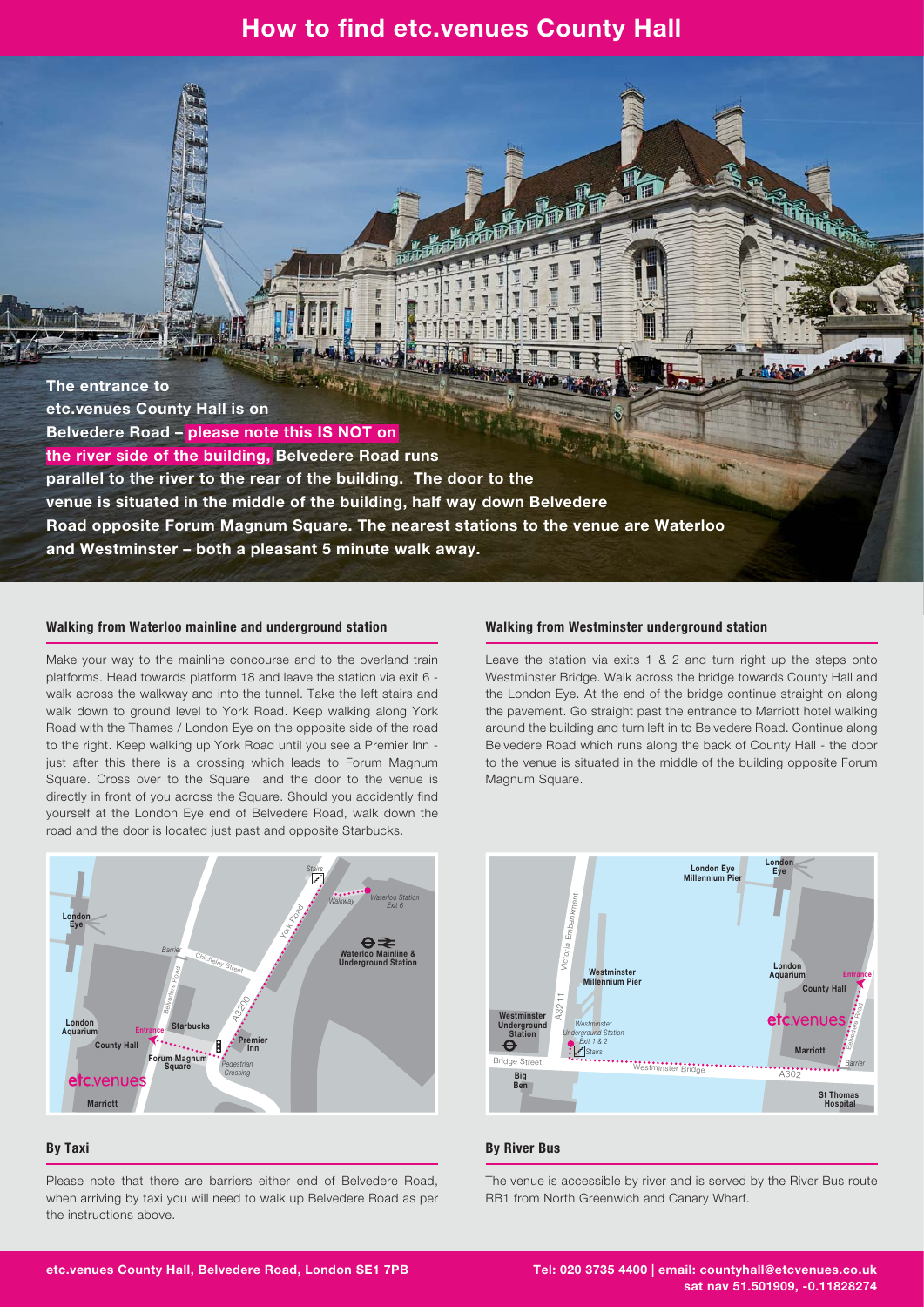## **Directions from Waterloo ONLY**



The view of the entrance across Forum Magnum Square The view of the entrance





When travelling to etc.venues County Hall via London Waterloo, it is essential that you leave the station via exit 6 on the main concourse. Do not exit the station via the underground exits.

When on the main concourse, make your way to the far end of the platforms (platform 18) and leave the station via exit 6. Walk across the walkway and into the tunnel. Take the left stairs and walk down to ground level to York Road. Keep walking along York Road with the Thames / London Eye on the opposite side of the road to the right.

Keep walking until you see a Premier Inn - just after this there is a crossing which leads to Forum Magnum Square. Cross over to the Square and the door to the venue is directly in front of you across the Square. Should you accidently find yourself at the London Eye end of Belvedere Road, walk down the road and the door is located just past and opposite Starbucks.

**Watch the walk here footage of the walk to [etc.venues County Hall](https://vimeo.com/200838592)**



## etc.venues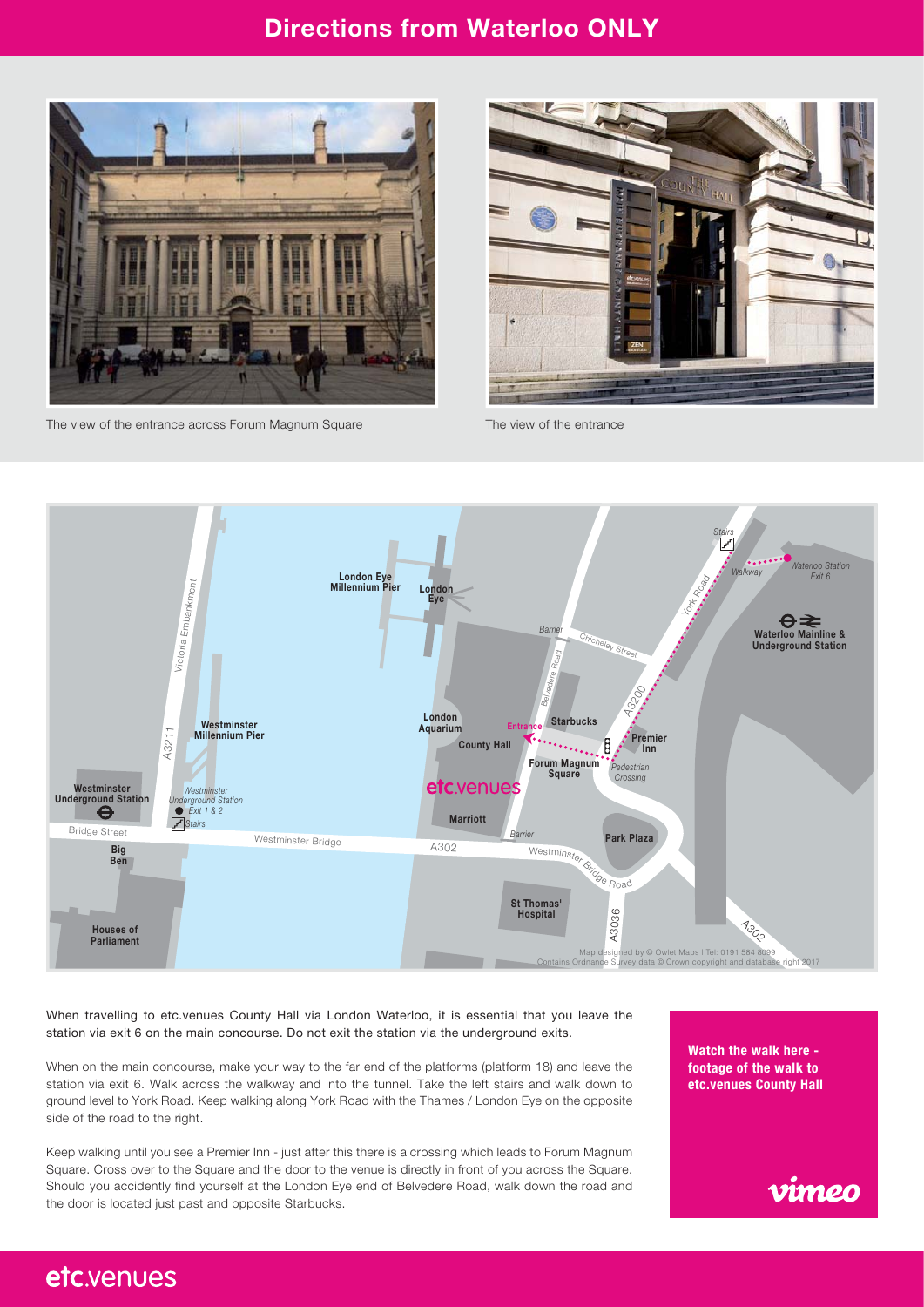## **Directions from Westminster ONLY**



The view of the entrance from the corner of Westminster Bridge Road and Belvedere Road



The view of the entrance



#### **Walking from Westminster underground station**

Leave the station via exits 1 & 2 and turn right up the steps onto Westminster Bridge. Walk across the bridge towards County Hall and the London Eye. At the end of the bridge continue straight on along the pavement.

Go straight past the entrance to the Marriott hotel and continue walking around the building and turn left in to Belvedere Road. Continue along Belvedere Road which runs along the back of County Hall - the door to the venue is situated in the middle of the building opposite Forum Magnum Square.

**Watch the walk here footage of the walk to [etc.venues County Hall](https://vimeo.com/200807589)**



# etc.venues